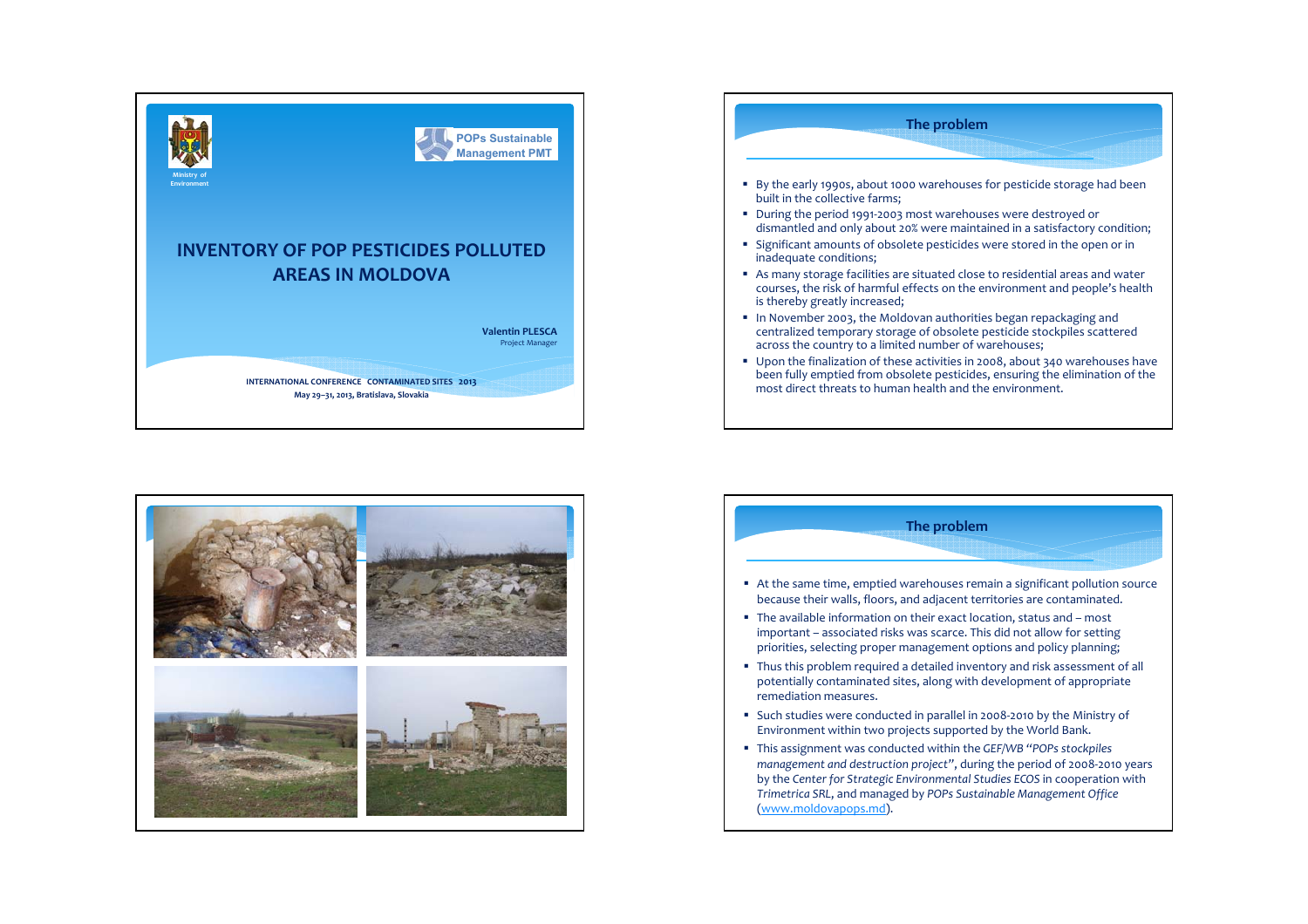## **Inventory approach**

#### **The overall objective** of the study was:

to identify the POPs polluted areas posing the highest environmental and health risks and mapping of those areas using the GIS tool.

#### **The more specific objectives** were:

development of the methodology of the POPs pollution study and risk assessment;

development of the sampling program and field trial;

analyses of POPs contents in the collected samples;

identification of environmental and health risk zones;

Design and filling the POPs contaminated areas database and mapping polluted areas using the GIS technology.

# **Methodology**

**Inventory approach**

There was no <sup>a</sup> study methodology to achieve the objectives set;

An original methodology of POPs pollution study and hazard assessment was developed aiming at:

(i)identification and assessment of potentially POPs contaminated sites all over the country;

(ii) creation and filling of the POPs database as well as mapping and visualization of acquired data; and

(iii) setting the reporting formats and assuring the database support.

# **Inventory approach**

#### **Identification and assessment of potentially contaminated sites (1)**

Information for identifying the potentially contaminated sites was basically collected from two sources: the mayoralties and local operators:

Mayoralties indicated on the map the location of former facilities related to pesticides use;

#### The field teams:

–visited and described all identified potentially contaminated sites, based on <sup>a</sup> unified questionnaire;

–determined the coordinates of the POPs sites using GPS devices;

–took photo images and composite soil samples at each site (the soil samples were further analyzed for POPs in <sup>a</sup> certified laboratory);

The information obtained was processed and incorporated in the database.

# **Inventory approach Identification and assessment of potentially contaminated sites (2)** The general approach to assessing the hazards associated with the sites potentially contaminated with obsolete pesticides (POPs residuals, in particular) included: ■gaining the information on-site concerning the status of pollution sources, the nearest risk receptors and the potential for contamination spreading; establishing the degree of environmental pollution with POPs; integration of data gathered on‐site with relevant digital map layers, information from topographical maps, aero‐photo images; and calculation of "hazard indexes".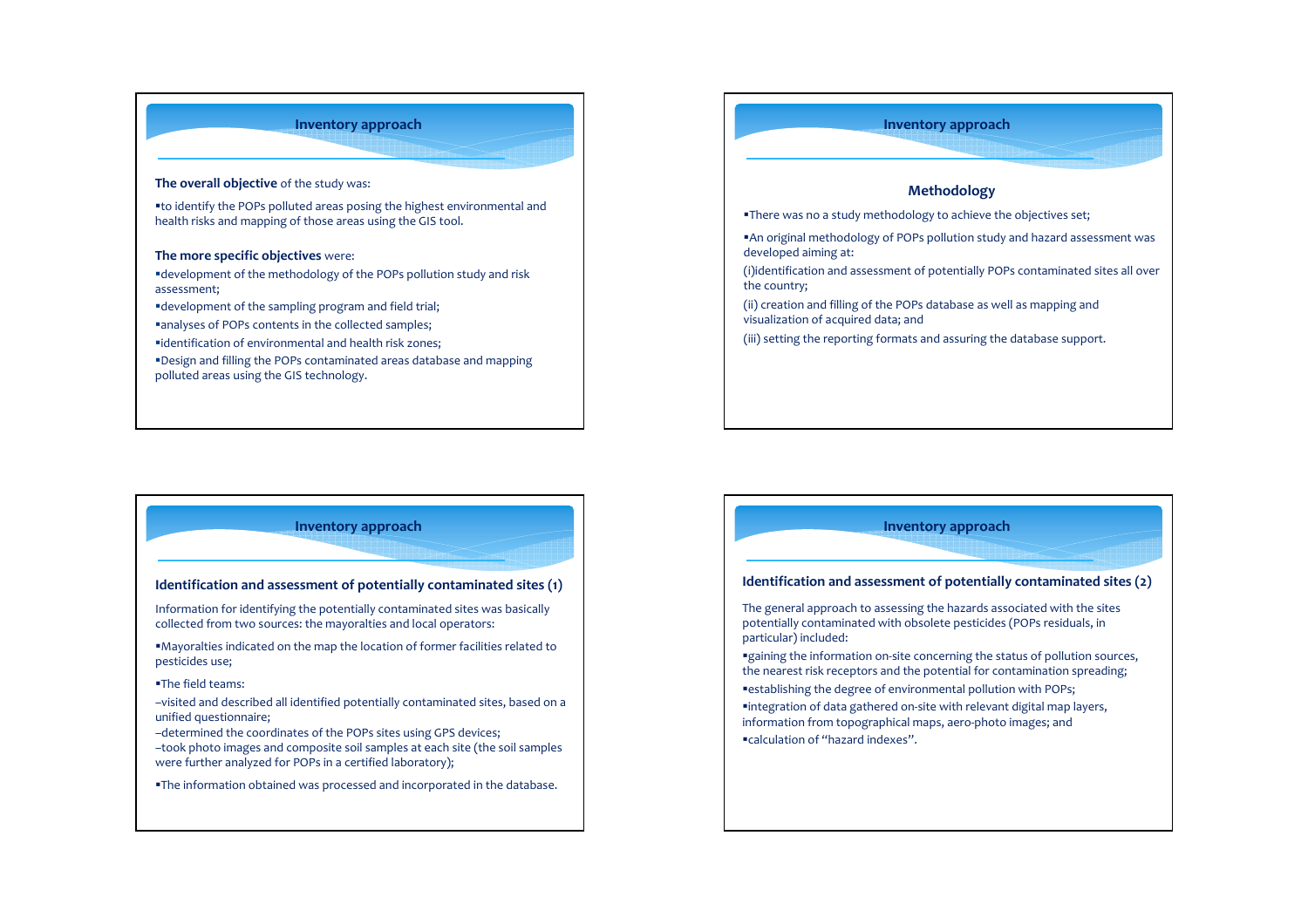# **Inventory approach**

### **POPs database, data mapping and visualization (1)**

A POPs environmental pollution database has been developed in order to ensure <sup>a</sup> structured management of POPs information to suppor<sup>t</sup> effective decision making process at the Ministry of Environment.

The proposed integrated GIS system for POPs data mapping and analysis allows effectively storing, managing and presenting POPs information such as geographic locations of the POPs sites, concentrations and other related parameters as well as distribution of health and environmental hazards.

The POPs Database and its fields were designed in <sup>a</sup> way to allow the ability to make changes in existing configuration and add more data sets later on;

The database allows smooth compatibility with any standardized databases defined for integration into the Information Management and Reporting System (IM&RS).

# **POPs database, data mapping and visualization (2)**

**Inventory approach**

Data incorporated in the database are fully based on the Reporting Format requirements (the field questionnaire completed by the operators on‐site);

- $\blacksquare$ In the same time, the data on POPs sites are linked with other types of information obtained in the field, including:
- –electronic form of questionnaire, ensuring the access to the original information obtained during the field investigations;
- –electronic form of sites general layout drawn by the field operators on‐site;
- –photo‐gallery providing <sup>a</sup> visual of the status of major infrastructure on POPs sites and surrounding neighborhood areas;
- –data on soil contamination on POPs sites provided by GEOLAB and presented under the Reporting Format requirements.
- –the site's unique code was used for linking all available information per POPs site.

## **Inventory approach**

#### **Setting the reporting formats and assuring the database suppor<sup>t</sup> (1)**

A special Reporting Format to secure the uniformity of data and have <sup>a</sup> homogenous and standardized dataset coming from the local sources has been developed;

The Reporting Format is regarded as <sup>a</sup> uniform platform for sites assessment and consists of the following elements:

#### –coordinates of the site;

- –the field questionnaire, to be filled during site investigation;
- –technical instructions treating in detail the field operations;
- –photo and sampling protocols;
- –laboratory standard form; and
- –procedures for collecting, transferring, checking data and filling the database.

# **INVENTORY FINDINGS Distribution of sites potentially contaminated with POP** Altogether, 1588 sites potentially contaminated with POP pesticides and 16 sites contaminated with PCB were identified and described. The territorial distribution of POPs sites indicate the national average figure of 0.05 sites/km² or one site per 20 square kilometers.

- Altogether, the 1588 investigated sites hosted 2326 major pesticide related infrastructure elements: storehouses, blending stations, helicopter platforms, evaporation reservoirs, as well as illegal pesticide dumps;
- The main type of pesticide infrastructure was represented by storage facilities (45% of the total number of installations), followed by blending stations (34%), evaporation reservoirs (13%), helicopter platforms (5%), and illegal pesticide dumps (3%).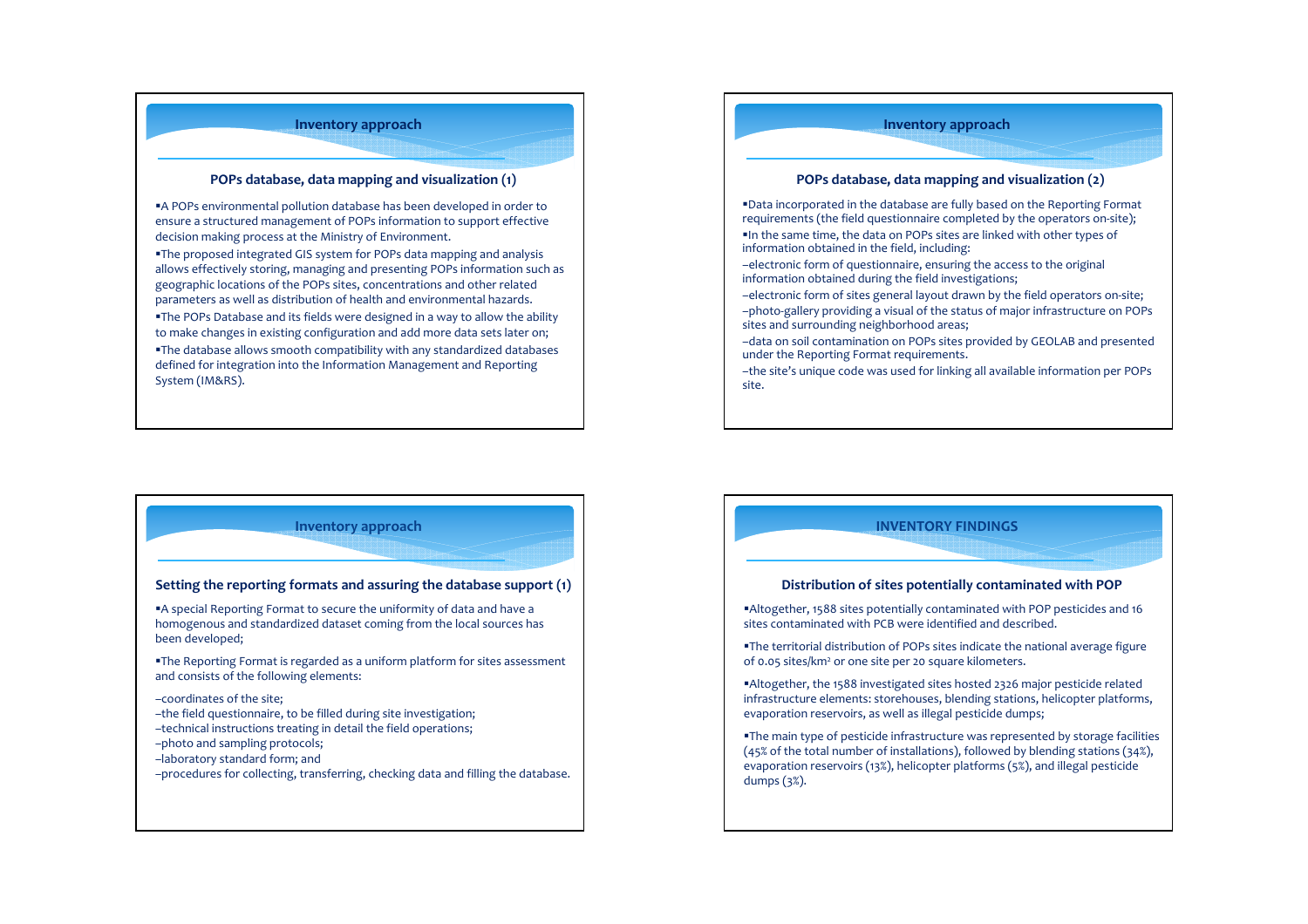

## **INVENTORY FINDINGS**

### **Level of POPs contamination of sites (2)**

- The pollution of POPs sites with DDT and HCH can be defined as widespread.
- The number of sites contaminated with chlordane (31%) and heptachlor (22%) is also significant.
- Less number of sites are polluted with toxaphene (about 10%), but very often this is <sup>a</sup> severe level of pollution.
- The concentrations of the five mentioned POPs pesticides varied in the interval from detection limit to 616 mg/kg for chlordane, 4838 mg/kg for toxaphene, 505 mg/kg for heptachlor, 3148 mg/kg for sum of DDT metabolites, and 4216 mg/kg for sum of HCH isomers.
- Many of the sites have been polluted by several POPs compounds, which pose the problem of potential synergistic effects on the humans and the environment.
- The pesticide construction waste samples were studied separately from soil samples on 42 sites. The waste samples showed a high level of contamination and have an irregular statistical distribution.



## **HAZARD ASSESSMENT**

#### **Prioritizing of POPs contaminated sites**

The assessment of contaminated sites is an important precondition for ranking them in view of developing site specific remediation strategies.

A hazard assessment methodology for POPs contaminated sites was developed and tested. It forms the basis for <sup>a</sup> developed POPs database computerized module calculating the respective risk indexes and so‐called **Site Hazard Total Score (SHTS**) and for respective ranking of sites by their hazards.

The proposed site hazard assessment is based on three pillars, similar to the classical risk assessment elements:

- –Level of Contamination,
- –Risk Receptors, and
- –Pollutants Distribution Potential.
- The integration of these three conceptual elements into the total site score system is providing an integral approach for site classification.